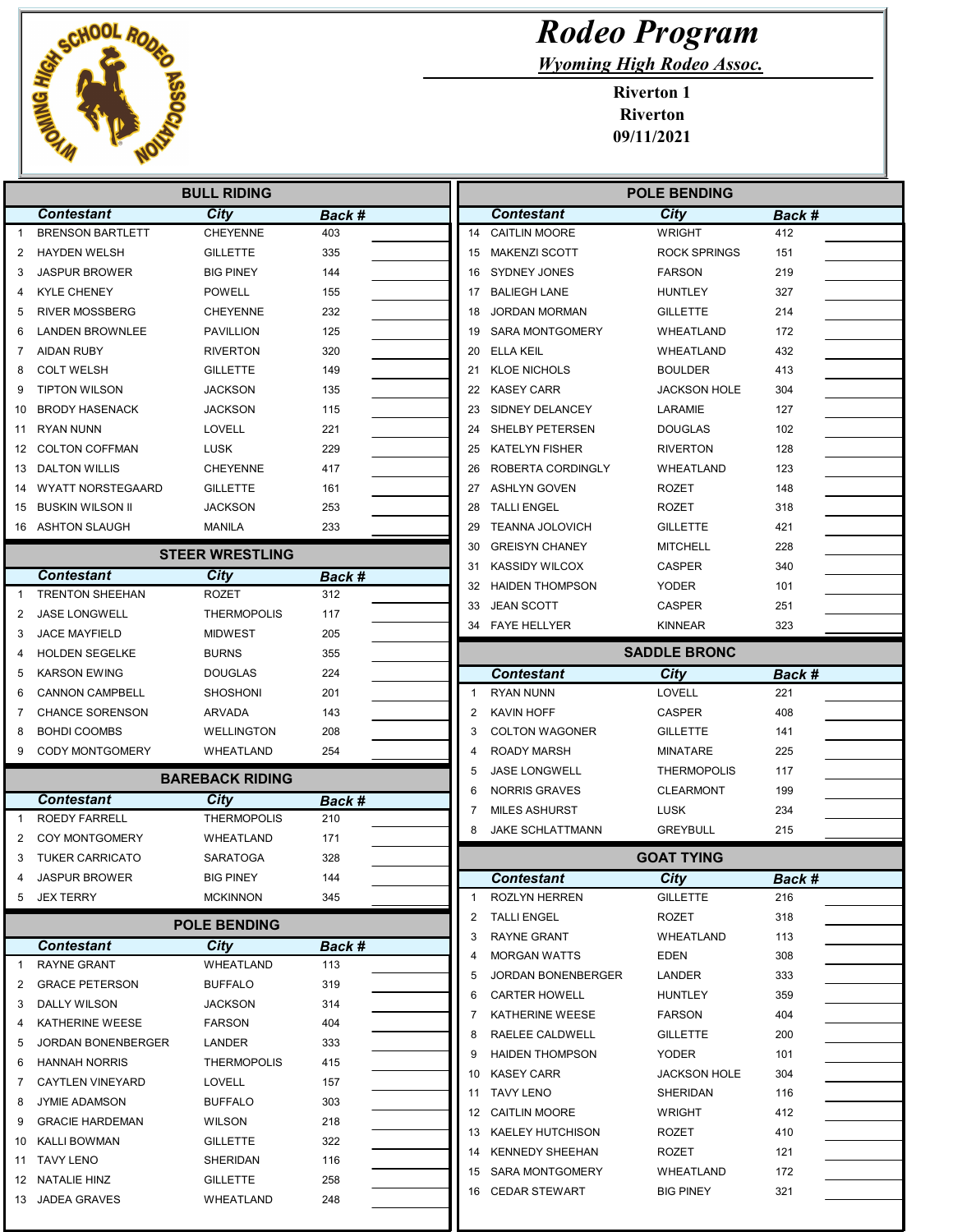

| <b>Rodeo Program</b> |
|----------------------|
|                      |

Wyoming High Rodeo Assoc.

Riverton 1 Riverton 09/11/2021

|              | <b>GOAT TYING</b>        |                           |               |  |                | <b>BREAKAWAY ROPING</b>                         |                                       |            |  |
|--------------|--------------------------|---------------------------|---------------|--|----------------|-------------------------------------------------|---------------------------------------|------------|--|
|              | <b>Contestant</b>        | City                      | Back #        |  |                | <b>Contestant</b>                               | City                                  | Back #     |  |
| 17           | <b>JYMIE ADAMSON</b>     | <b>BUFFALO</b>            | 303           |  | 6              | RAELEE CALDWELL                                 | <b>GILLETTE</b>                       | 200        |  |
| 18           | <b>ISABELLE CAMINO</b>   | <b>BUFFALO</b>            | 109           |  | 7              | <b>GRACIE HARDEMAN</b>                          | <b>WILSON</b>                         | 218        |  |
|              |                          | TIE DOWN CALF ROPING      |               |  | 8              | <b>SARA MONTGOMERY</b>                          | WHEATLAND                             | 172        |  |
|              | <b>Contestant</b>        | <b>City</b>               | <b>Back #</b> |  | 9              | <b>GREISYN CHANEY</b>                           | <b>MITCHELL</b>                       | 228        |  |
| $\mathbf{1}$ | JASE LONGWELL            | <b>THERMOPOLIS</b>        | 117           |  | 10             | <b>TALLI ENGEL</b>                              | <b>ROZET</b>                          | 318        |  |
| 2            | <b>JACE ROURKE</b>       | <b>GILLETTE</b>           | 406           |  | 11             | <b>CAITLIN MOORE</b>                            | <b>WRIGHT</b>                         | 412        |  |
| 3            | <b>JARRIT HOOD</b>       | LYMAN                     | 217           |  | 12             | <b>JORDAN MORMAN</b>                            | <b>GILLETTE</b>                       | 214        |  |
| 4            | <b>COLSON MYERS</b>      | <b>BUFFALO</b>            | 357           |  | 13             | <b>GRACE PETERSON</b>                           | <b>BUFFALO</b>                        | 319        |  |
| 5            | <b>JAYCE SORENSEN</b>    | <b>GREYBULL</b>           | 307           |  | 14             | <b>KASSIDY WILCOX</b>                           | <b>CASPER</b>                         | 340        |  |
| 6            | <b>GATLIN PENDLETON</b>  | <b>MANILA</b>             | 222           |  | 15             | <b>CATHRYN VINEYARD</b>                         | LOVELL                                | 457        |  |
| 7            | <b>GLADE PARKER</b>      | LARAMIE                   | 423           |  | 16             | <b>SYDNEY JONES</b>                             | <b>FARSON</b>                         | 219        |  |
| 8            | <b>THOMAS GOOLD</b>      | <b>DOUGLAS</b>            | 209           |  | 17             | DALLY WILSON                                    | <b>JACKSON</b>                        | 314        |  |
| 9            | <b>CODY MONTGOMERY</b>   | WHEATLAND                 | 254           |  | 18             | <b>TACI JONES</b>                               | <b>FARSON</b>                         | 431        |  |
| 10           | SID PETERSEN             | <b>TORRINGTON</b>         | 311           |  | 19             | <b>SHARIANNE BROWER</b>                         | <b>BIG PINEY</b>                      | 246        |  |
|              | <b>MASON SORENSEN</b>    |                           |               |  | 20             | <b>CARTER HOWELL</b>                            | <b>HUNTLEY</b>                        | 359        |  |
| 11           |                          | YODER<br><b>CARPENTER</b> | 313           |  | 21             | <b>JYMIE ADAMSON</b>                            | <b>BUFFALO</b>                        | 303        |  |
| 12           | ROYCE BREEDEN            |                           | 353           |  | 22             | SHELBY PETERSEN                                 | <b>DOUGLAS</b>                        | 102        |  |
| 13           | <b>JACE MAYFIELD</b>     | <b>MIDWEST</b>            | 205           |  | 23             | <b>JORDAN KENNEDY</b>                           | <b>CHEYENNE</b>                       | 244        |  |
| 14           | <b>TRACE STEVENSON</b>   | <b>ALCOVA</b>             | 419           |  | 24             | <b>RAYNE GRANT</b>                              | WHEATLAND                             | 113        |  |
| 15           | <b>TALON LARSON</b>      | <b>GILLETTE</b>           | 332           |  | 25             | <b>ROZLYN HERREN</b>                            | <b>GILLETTE</b>                       | 216        |  |
| 16           | <b>TEAGAN BENTLEY</b>    | <b>CASPER</b>             | 107           |  | 26             | <b>HAIDEN THOMPSON</b>                          | <b>YODER</b>                          | 101        |  |
| 17           | <b>BROC SCHWARTZKOPF</b> | <b>DOUGLAS</b>            | 120           |  | 27             | <b>CEDAR STEWART</b>                            | <b>BIG PINEY</b>                      | 321        |  |
| 18           | <b>CAM JOHNSON</b>       | <b>BUFFALO</b>            | 324           |  | 28             | AVA RENO                                        | <b>GILLETTE</b>                       | 420        |  |
| 19           | <b>COY THAR</b>          | ROZET                     | 100           |  | 29             | SYDNEY OEDEKOVEN                                | <b>GILLETTE</b>                       | 206        |  |
| 20           | <b>KYLE KOFRON</b>       | <b>CHEYENNE</b>           | 132           |  | 30             | <b>ADDISON GRIEMSMAN</b>                        | <b>WORLAND</b>                        | 414        |  |
| 21           | <b>CHAZ CONDOS</b>       | LYMAN                     | 110           |  | 31             | <b>AUDREY KREMER</b>                            | <b>POWELL</b>                         | 310        |  |
| 22           | <b>JADE ESPENSCHEID</b>  | <b>BIG PINEY</b>          | 111           |  | 32             | <b>ASHLYN GOVEN</b>                             | <b>ROZET</b>                          | 148        |  |
| 23           | <b>BOHDI COOMBS</b>      | WELLINGTON                | 208           |  | 33             | <b>FAYE HELLYER</b>                             | <b>KINNEAR</b>                        | 323        |  |
| 24           | <b>HAZEN CAMINO</b>      | <b>BUFFALO</b>            | 316           |  | 34             | <b>TAVY LENO</b>                                | SHERIDAN                              | 116        |  |
| 25           | <b>HOLDEN SEGELKE</b>    | <b>BURNS</b>              | 355           |  | 35             | <b>KAELEY HUTCHISON</b>                         | ROZET                                 | 410        |  |
| 26           | <b>ADAM BELUS</b>        | <b>BUFFALO</b>            | 256           |  | 36             | <b>KLOE NICHOLS</b>                             | BOULDER                               | 413        |  |
| 27           | <b>TELL TAVEGIE</b>      | <b>NEWCASTLE</b>          | 261           |  | 37             | KORLYN SLATTERY                                 | <b>ROZET</b>                          | 250        |  |
| 28           | <b>KOLTON MILLER</b>     | <b>GILLETTE</b>           | 103           |  | 38             |                                                 |                                       | 304        |  |
| 29           | <b>CORD HERRING</b>      | <b>VETERAN</b>            | 131           |  |                | KASEY CARR                                      | <b>JACKSON HOLE</b><br><b>BUFFALO</b> |            |  |
| 30           | <b>JOSEPH HAYDEN</b>     | <b>GILLLETE</b>           | 104           |  | 39             | <b>ISABELLE CAMINO</b>                          |                                       | 109        |  |
|              | 31 AUSTIN PIXLEY         | <b>SUNDANCE</b>           | 300           |  | 40             | <b>KENNEDY SHEEHAN</b>                          | ROZET                                 | 121        |  |
|              | 32 HUNTER HENDERSON      | <b>GILLETTE</b>           | 145           |  | 41             | <b>BRENNA HERRING</b>                           | <b>VETERAN</b>                        | 213        |  |
| 33           | <b>KEYTON HAYDEN</b>     | <b>GILLETTE</b>           | 309           |  |                | 42 BALIEGH LANE                                 | <b>HUNTLEY</b>                        | 327        |  |
| 34           | <b>KYLER CLARK</b>       | <b>YODER</b>              | 211           |  |                |                                                 | <b>TEAM ROPING</b>                    |            |  |
|              | 35 CADE THAR             | ROZET                     | 302           |  |                | <b>Contestant</b>                               | City                                  | Back #     |  |
| 36           | <b>TEAGEN BINDER</b>     | <b>MERINO</b>             | 150           |  | $\mathbf{1}$   | <b>ROYCE BREEDEN</b>                            | <b>CARPENTER</b>                      | 353        |  |
| 37           | <b>CORYJAMES BOMHOFF</b> | <b>CHEYENNE</b>           | 257           |  |                | KYLE KOFRON                                     | <b>CHEYENNE</b>                       | 132        |  |
|              | 38 CANNON CAMPBELL       | <b>SHOSHONI</b>           | 201           |  | $\overline{2}$ | KALEB MILLER                                    | <b>BIG PINEY</b>                      | 429        |  |
|              |                          | <b>BREAKAWAY ROPING</b>   |               |  |                | COOPER JONES                                    | <b>FARSON</b>                         | 409        |  |
|              | <b>Contestant</b>        | City                      | Back #        |  | 3              | <b>BROC SCHWARTZKOPF</b><br><b>CORD HERRING</b> | <b>DOUGLAS</b><br><b>VETERAN</b>      | 120<br>131 |  |
| 1            | <b>MORGAN WATTS</b>      | EDEN                      | 308           |  | 4              | SID PETERSEN                                    | <b>TORRINGTON</b>                     | 311        |  |
| 2            | <b>HADLEY FURNIVAL</b>   | CASPER                    | 112           |  |                | KYLER CLARK                                     | <b>YODER</b>                          | 211        |  |
| 3            | <b>JEAN SCOTT</b>        | CASPER                    | 251           |  | 5              | <b>BALIEGH LANE</b>                             | <b>HUNTLEY</b>                        | 327        |  |
| 4            | HANNA GRIEMSMAN          | WORLAND                   | 114           |  |                | <b>GREISYN CHANEY</b>                           | <b>MITCHELL</b>                       | 228        |  |
| 5            | <b>JAMI GARSON</b>       | <b>TORRINGTON</b>         | 427           |  | 6              | <b>BRENNA HERRING</b>                           | <b>VETERAN</b>                        | 213        |  |
|              |                          |                           |               |  |                | <b>MASON SORENSEN</b>                           | <b>YODER</b>                          | 313        |  |
|              |                          |                           |               |  |                |                                                 |                                       |            |  |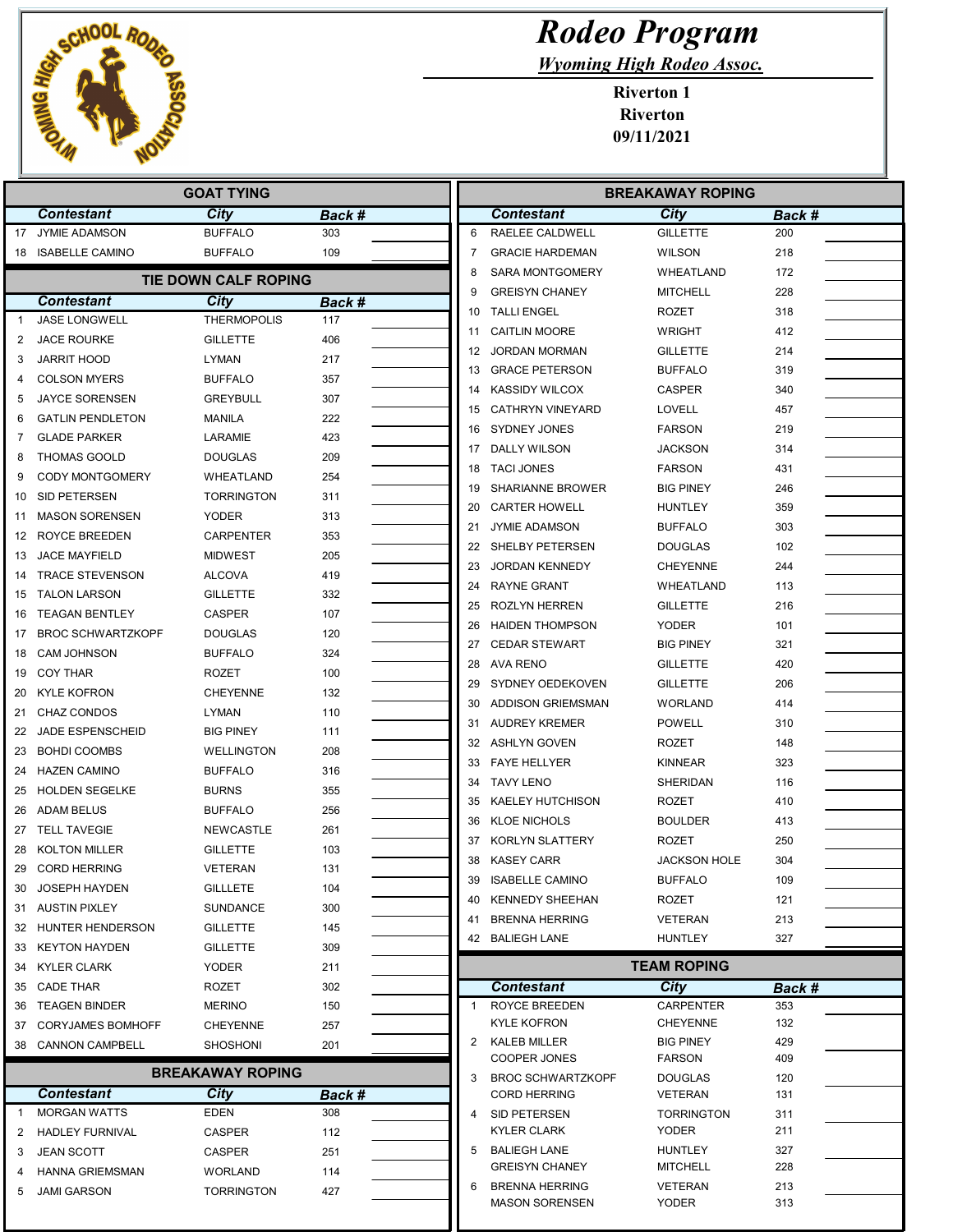

## Rodeo Program

Wyoming High Rodeo Assoc.

Riverton 1 Riverton 09/11/2021

|   | <b>TEAM ROPING</b>                        |                                      |            |                | <b>TEAM ROPING</b>      |                      |        |  |
|---|-------------------------------------------|--------------------------------------|------------|----------------|-------------------------|----------------------|--------|--|
|   | <b>Contestant</b>                         | City                                 | Back #     |                | <b>Contestant</b>       | City                 | Back # |  |
| 7 | <b>TATE BISHOP</b>                        | <b>BURNS</b>                         | 105        |                | 34 AIDAN RUBY           | <b>RIVERTON</b>      | 320    |  |
|   | <b>JHETT LONGWELL</b>                     | <b>THERMOPOLIS</b>                   | 317        |                | <b>BOHDI COOMBS</b>     | <b>WELLINGTON</b>    | 208    |  |
| 8 | KAELEY HUTCHISON                          | ROZET                                | 410        |                | 35 AVA RENO             | <b>GILLETTE</b>      | 420    |  |
|   | <b>CADE THAR</b>                          | ROZET                                | 302        |                | <b>CATHRYN VINEYARD</b> | <b>LOVELL</b>        | 457    |  |
| 9 | <b>COLTON STONE</b>                       | <b>GILLETTE</b>                      | 338        |                | 36 KEYTON HAYDEN        | <b>GILLETTE</b>      | 309    |  |
|   | <b>TRACE STEVENSON</b>                    | <b>ALCOVA</b>                        | 419        |                | <b>AUSTIN PIXLEY</b>    | <b>SUNDANCE</b>      | 300    |  |
|   | 10 HADLEY FURNIVAL                        | <b>CASPER</b>                        | 112        |                | 37 GRACE PETERSON       | <b>BUFFALO</b>       | 319    |  |
|   | <b>KASHTON REYNOLDS</b>                   | ROZET                                | 207        |                | <b>COLSON MYERS</b>     | <b>BUFFALO</b>       | 357    |  |
|   | 11 GLADE PARKER                           | LARAMIE                              | 423        |                | 38 TAVY LENO            | <b>SHERIDAN</b>      | 116    |  |
|   | <b>GRADY LONGWELL</b>                     | <b>EVANSVILLE</b>                    | 422        |                | <b>JOSEPH HAYDEN</b>    | <b>GILLLETE</b>      | 104    |  |
|   | 12 CAYTLEN VINEYARD                       | <b>LOVELL</b>                        | 157        |                | 39 CADEN GINES          | <b>POWELL</b>        | 158    |  |
|   | <b>JARRIT HOOD</b>                        | LYMAN                                | 217        |                | <b>JAYCE SORENSEN</b>   | <b>GREYBULL</b>      | 307    |  |
|   | 13 HANNA GRIEMSMAN                        | <b>WORLAND</b>                       | 114        |                | 40 SYDNEY JONES         | FARSON, WY           | 219    |  |
|   | <b>KOLTON MILLER</b>                      | <b>GILLETTE</b>                      | 103        |                | <b>KLOE NICHOLS</b>     | BOULDER, WY          | 413    |  |
|   | 14 THOMAS GOOLD                           | <b>DOUGLAS</b>                       | 209        |                |                         | <b>BARREL RACING</b> |        |  |
|   | <b>CONNOR THOMAS</b>                      | <b>CHEYENNE</b>                      | 326        |                | <b>Contestant</b>       | City                 | Back # |  |
|   | 15 ADAM BELUS<br><b>GARRETT TITMUS</b>    | <b>BUFFALO</b><br><b>THERMOPOLIS</b> | 256<br>159 | -1             | SYDNEY OEDEKOVEN        | <b>GILLETTE</b>      | 206    |  |
|   |                                           |                                      |            | $\overline{2}$ | <b>LACIE VASQUEZ</b>    | <b>ROCK SPRINGS</b>  | 166    |  |
|   | 16 CAM JOHNSON<br><b>CAEL ESPENSCHEID</b> | <b>BUFFALO</b><br><b>BIG PINEY</b>   | 324<br>411 | 3              | SHELBY PETERSEN         | <b>DOUGLAS</b>       | 102    |  |
|   | 17 HOLDEN SEGELKE                         | <b>BURNS</b>                         | 355        | 4              | <b>TACI JONES</b>       | <b>FARSON</b>        | 431    |  |
|   | DAYTON TILLMAN                            | WHEATLAND                            | 235        | 5              | <b>RYLIE PERSSON</b>    | <b>GILLETTE</b>      | 424    |  |
|   | 18 TALON LARSON                           | <b>GILLETTE</b>                      | 332        |                |                         |                      |        |  |
|   | <b>JACE ROURKE</b>                        | <b>GILLETTE</b>                      | 406        | 6              | <b>ISABELLE CAMINO</b>  | <b>BUFFALO</b>       | 109    |  |
|   | 19 TEAGAN BENTLEY                         | <b>CASPER</b>                        | 107        | 7              | <b>JAMI GARSON</b>      | <b>TORRINGTON</b>    | 427    |  |
|   | <b>MASON TROLLINGER</b>                   | <b>CASPER</b>                        | 122        | 8              | <b>JADEA GRAVES</b>     | WHEATLAND            | 248    |  |
|   | 20 MCCOY LONGWELL                         | <b>THERMOPOLIS</b>                   | 204        | 9              | <b>CAYTLEN VINEYARD</b> | <b>LOVELL</b>        | 157    |  |
|   | <b>JASE LONGWELL</b>                      | <b>THERMOPOLIS</b>                   | 117        | 10             | <b>BRENNA HERRING</b>   | <b>VETERAN</b>       | 213    |  |
|   | 21 HAYDEN WELSH                           | <b>GILLETTE</b>                      | 335        | 11             | <b>FAYE HELLYER</b>     | <b>KINNEAR</b>       | 323    |  |
|   | LAINE LINNEMAN                            | ROZET                                | 334        |                | 12 CARTER HOWELL        | <b>HUNTLEY</b>       | 359    |  |
|   | 22 ADDISON GRIEMSMAN                      | <b>WORLAND</b>                       | 414        |                | 13 GRACE PETERSON       | <b>BUFFALO</b>       | 319    |  |
|   | <b>CAITLIN MOORE</b>                      | <b>WRIGHT</b>                        | 412        |                | 14 AVA RENO             | <b>GILLETTE</b>      | 420    |  |
|   | 23 CHAZ CONDOS                            | LYMAN                                | 110        | 15             | <b>HADLEY FURNIVAL</b>  | <b>CASPER</b>        | 112    |  |
|   | <b>BRAXTON CONDOS</b>                     | LYMAN                                | 405        | 16             | KATHERINE WEESE         | <b>FARSON</b>        | 404    |  |
|   | 24 AUDREY KREMER                          | <b>POWELL</b>                        | 310        | 17             | <b>GREISYN CHANEY</b>   | <b>MITCHELL</b>      | 228    |  |
|   | <b>COY THAR</b>                           | ROZET                                | 100        | 18             | <b>EVA SCRITCHFIELD</b> | <b>MEEKER</b>        | 360    |  |
|   | 25 TELL TAVEGIE                           | NEWCASTLE                            | 261        | 19             | JORDAN KENNEDY          | <b>CHEYENNE</b>      | 244    |  |
|   | PATE TAVEGIE                              | <b>NEWCASTLE</b>                     | 337        |                | 20 ASHLYN GOVEN         | <b>ROZET</b>         | 148    |  |
|   | 26 DILLON JOHNSON                         | <b>BELT</b>                          | 162        |                | 21 HAILEY HUSHBECK      | <b>CHEYENNE</b>      | 231    |  |
|   | JADE ESPENSCHEID                          | <b>BIG PINEY</b>                     | 111        |                | 22 CAITLIN MOORE        | <b>WRIGHT</b>        | 412    |  |
|   | 27 HAIDEN THOMPSON                        | <b>YODER</b>                         | 101        |                |                         |                      |        |  |
|   | <b>JACE MAYFIELD</b>                      | MIDWEST                              | 205        |                | 23 HANNAH NORRIS        | <b>THERMOPOLIS</b>   | 415    |  |
|   | 28 GRIFFIN ROMERO                         | <b>ROCK SPRINGS</b>                  | 426        |                | 24 SIDNEY DELANCEY      | LARAMIE              | 127    |  |
|   | <b>KYLER NOVACEK</b>                      | EATON                                | 138        |                | 25 MORGAN ECKHARDT      | <b>BAR NUNN</b>      | 240    |  |
|   | 29 RAYNE GRANT                            | WHEATLAND                            | 113        |                | 26 JEAN SCOTT           | CASPER               | 251    |  |
|   | NICHOLAS ALBRECHT                         | SHERIDAN                             | 247        |                | 27 CEDAR STEWART        | <b>BIG PINEY</b>     | 321    |  |
|   | 30 ASHLYN GOVEN                           | <b>ROZET</b>                         | 148        |                | 28 MAKENZI SCOTT        | <b>ROCK SPRINGS</b>  | 151    |  |
|   | <b>CANNON CAMPBELL</b>                    | <b>SHOSHONI</b>                      | 201        |                | 29 BALIEGH LANE         | HUNTLEY              | 327    |  |
|   | 31 KORLYN SLATTERY                        | ROZET                                | 250        |                | 30 KATELYN FISHER       | <b>RIVERTON</b>      | 128    |  |
|   | <b>TALLI ENGEL</b>                        | ROZET                                | 318        |                | 31 TAYLOR AGAR          | <b>THERMOPOLIS</b>   | 430    |  |
|   | 32 JASE WILSON                            | <b>GILLETTE</b>                      | 202        |                | 32 RAYNE GRANT          | WHEATLAND            | 113    |  |
|   | SYDNEY OEDEKOVEN                          | <b>GILLETTE</b>                      | 206        |                | 33 DALLY WILSON         | JACKSON              | 314    |  |
|   |                                           | <b>ROCK SPRINGS</b>                  | 226        |                |                         |                      |        |  |
|   | 33 SAGE ROMERO<br><b>GATLIN PENDLETON</b> | MANILA                               | 222        |                | 34 AUDREY KREMER        | <b>POWELL</b>        | 310    |  |